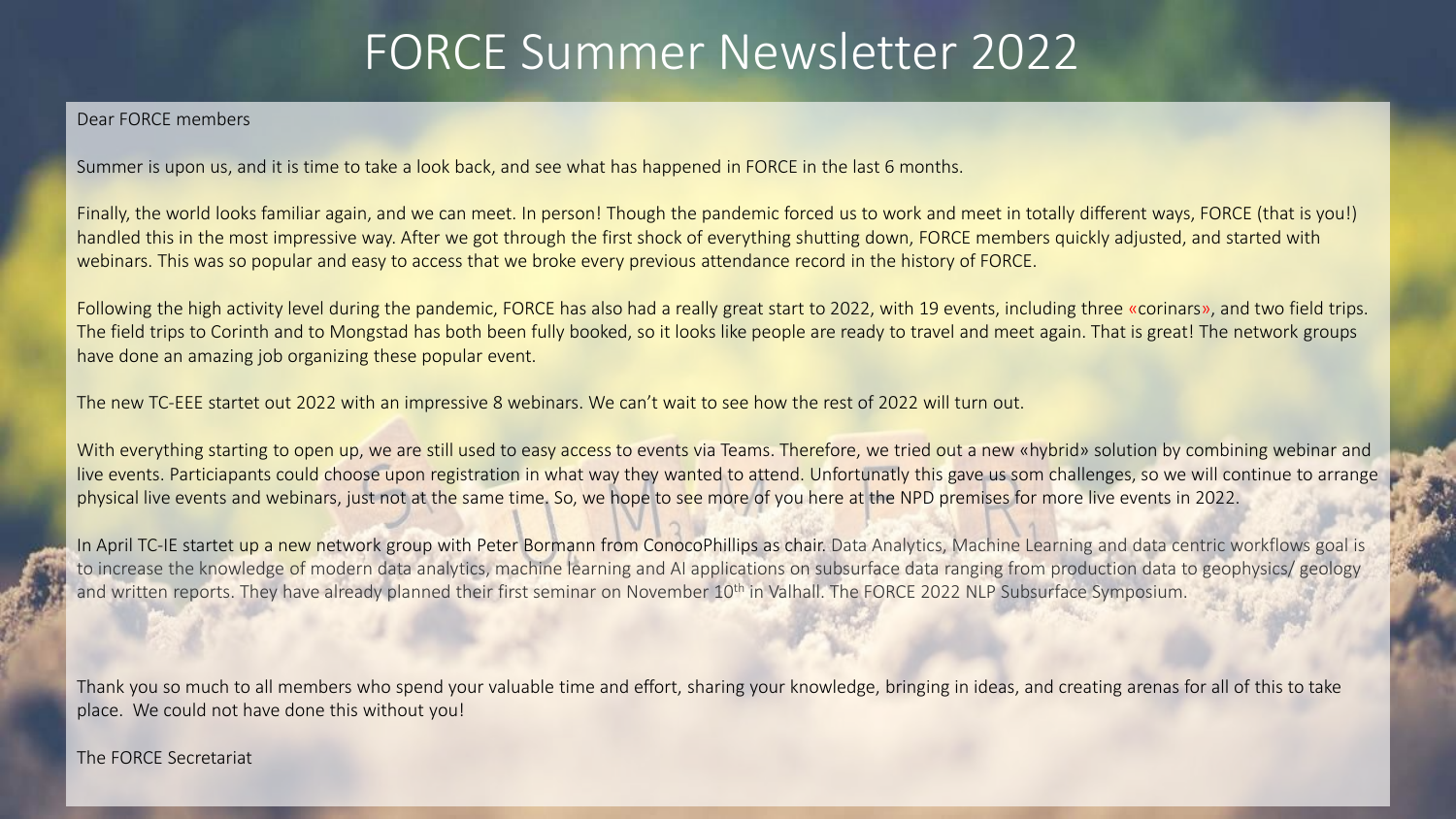## Greetings from Eva Halland

#### Dear all

This year's summer greeting from me will be about memories, thanks and years to come. I will leave the NPD this summer and thus also from the role as manager of the FORCE secretariat, a position I have had for the last 10 years. A big discussion back then was about ending or continuing with FORCE, and how to organize. This resulted in the structure of FORCE we have today. I think we are all happy with the decision to continue. It has been a fantastic journey to take part in, all the enthusiasm, collaboration, discussions and constantly new ideas for collaboration.

From a situation with a few interested companies, to a situation where new companies call us almost before they are in the pre-qualification process, and all license holders at NCS are members. From a few seminars a year, to more than 30 with almost 3,000 participants.

What we observed when the pandemic hit us is a bit of confusion about what to do. But very quickly, we started with webinars. How quickly all the network groups adapted to this new situation says something about how important the time is for knowledge sharing and discussions.

Although I have held this position for the last 10 years, I have been following Force since it's inception 26 years ago, and FORCE is still evolving with new technical groups and new networking groups. For me, it is also especially nice to see that SAFARI is still going strong. I started and led the SAFARI collaboration in the late 80's, together with the three Norwegian companies. After 7 years, we realized that we did not have the technology we needed to handle all the collected data, therefore, SAFARI became a part of FORCE. The technology advanced and collected and new data could be used. Joining the field trips presented in the webinars is more than impressive. Showing what collaboration and technology can result in. We also see this from the hackathons and machine learning events that have been arranged in the recent years. This is collaboration must continue to meet the future of this industry. I am confident that FORCE is ready to support the coming challenges of an efficient industry, and the demand for clean energy.

Thank you all for discussions and inspiration, I will miss you!

Wish you all in FORCE a continued good cooperation and a well-deserved summer holiday.

Eva Halland, Manager Secretariat, NPD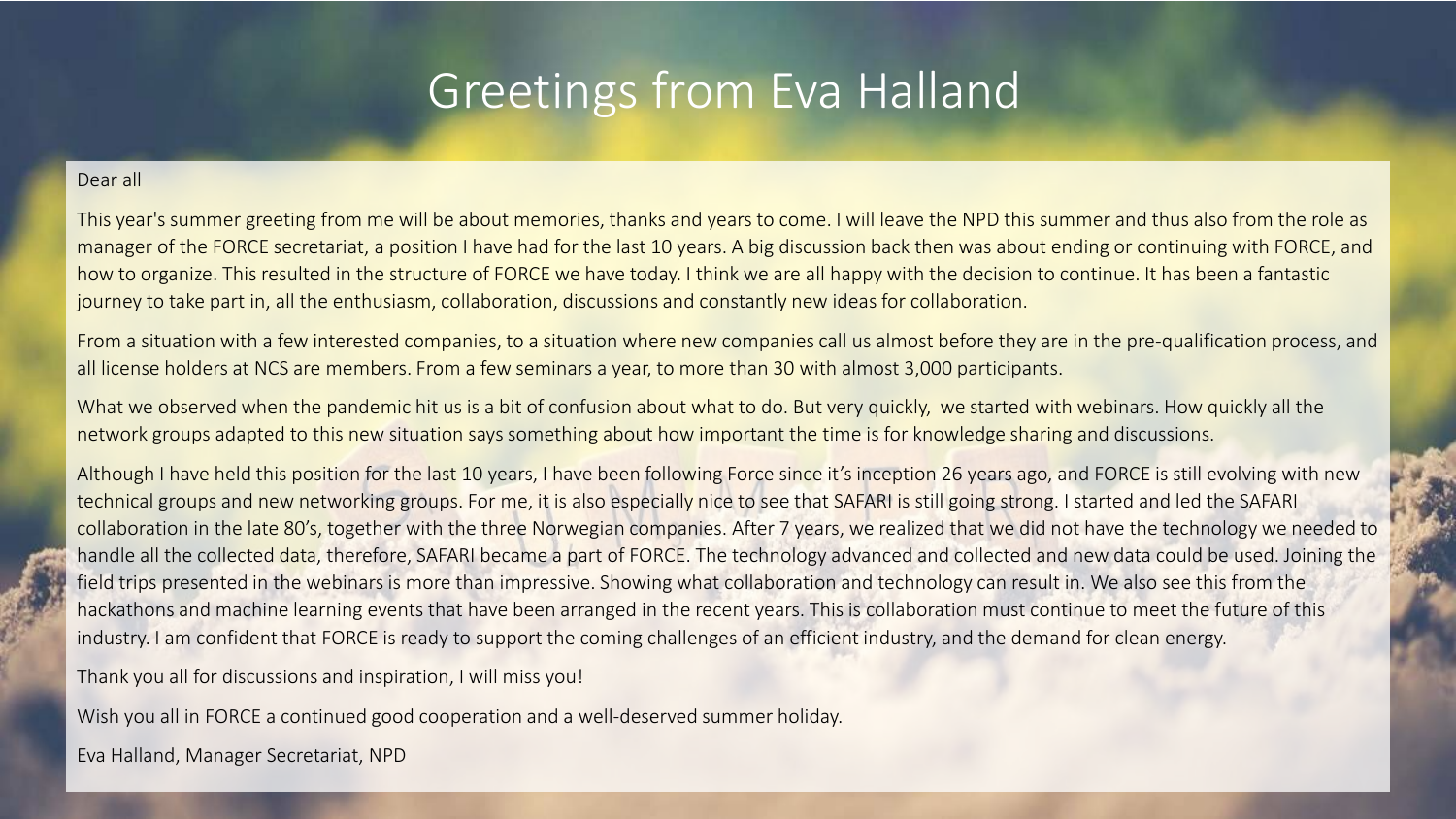### Greetings from Gerhard V. Sund

Summary from well technology and drilling network

There has been good activity in the Well tech/Drilling Network over the last 12 months. We have arranged quarterly Network Meetings and quarterly Webinars.

The webinars have covered the following topics:

- October 21<sup>st</sup> (2021) Retrofit MLT (Multi Lateral Technology) Presentations by NPD, Vår Energy, Petoro and Equinor
- February 22<sup>nd</sup> Dual Drilling Presentations by Neptune Energy, Aker BP and Lundin
- April 22nd Cyber Security in D&W Presentations by Aker BP, Mærsk Drilling and Gassco

The webinars have been popular, and we have been lucky to get very competent volunteers from operating companies for all webinars.

We plan on continuing with quarterly webinars and also network meetings. Next webinar topic is "Fishbone technology" in September 2022.

The administrators of the Well Technology and Drilling Network is Gerhard V. Sund, Chairman, Neptune Bjørn Mysen, Vice Chairman, Aker BP Thor Blunck, Org. committee member, retired Total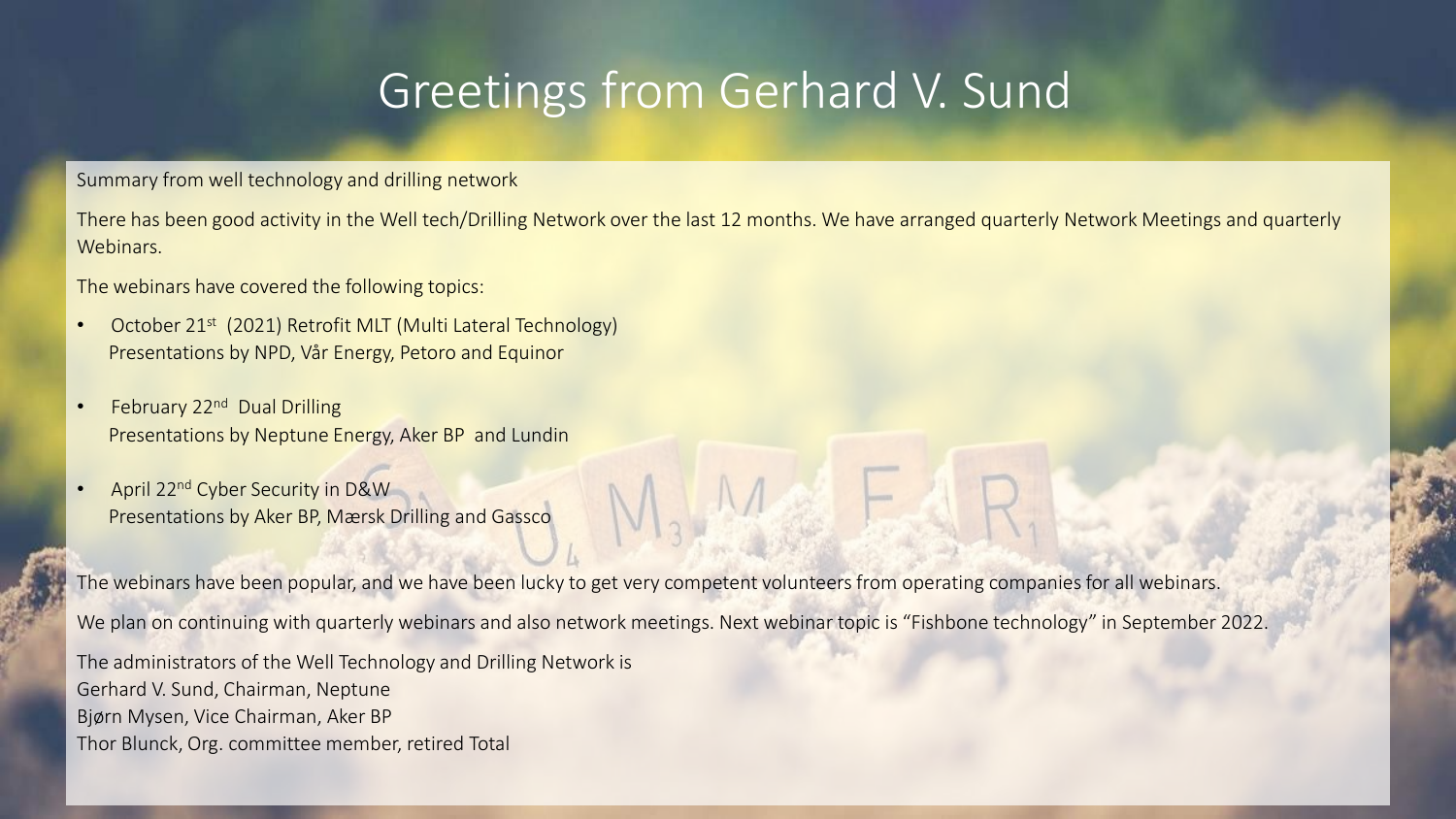### Greetings from Balazs Badics

#### Dear all,

after the challenging 2020, 2021 continued similarly with "home-office" and never-ending Teams meetings, I have taken over the FORCE PSA group coordination from Rolando di Primio in June 2021. Due to the covid-restrictions, and the relative "easiness" of organizing webinars via Teams, where people from several Norwegian locations and even from overseas offices could join, we decided to focus on webinars. We have had 3 successful webinars in 2021 autumn.

In Q1-Q2 of 2022 we continued with the webinar series, to be held on the last Thursday afternoon each month; between 15.00-16.00.

- February 24th: We had Daniel Palmowski (Schlumberger) presenting the methods to model CO2 generation, migration and accumulation, leakage in basin modelling tools (PetroMod), where a record number of people, more than 100, participated). The webinar was recorded, and the link can be found on the FORCE website.
- March 24th: Joachim Rinna, from Aker BP presented their excellent regional results on AI and Machine learning in oil-family classifications, best practices, and methods, where 30-40 people participated in the webinar, which was not recorded due to confidentiality reasons.
- April 28th: Guro Skarstein, from University of Stavanger presented their regional project: "Paleozoic source rock potential of the North Sea", where 30-40 people participated and it was not recorded due to confidentiality reasons.
- Our last event, will be on June 9th, where Nicolaj Mahlstedt & Brian Horsfield (GEOS¤ & GFZ Potsdam) will be presenting their views and ideas on controls of bulk petroleum compositions in conventional and unconventional petroleum systems.

Best regards & we wish you a good second-half of 2022!

Balazs Badics, Wintershall Dea – Chairman of the Petroleum Systems Network Group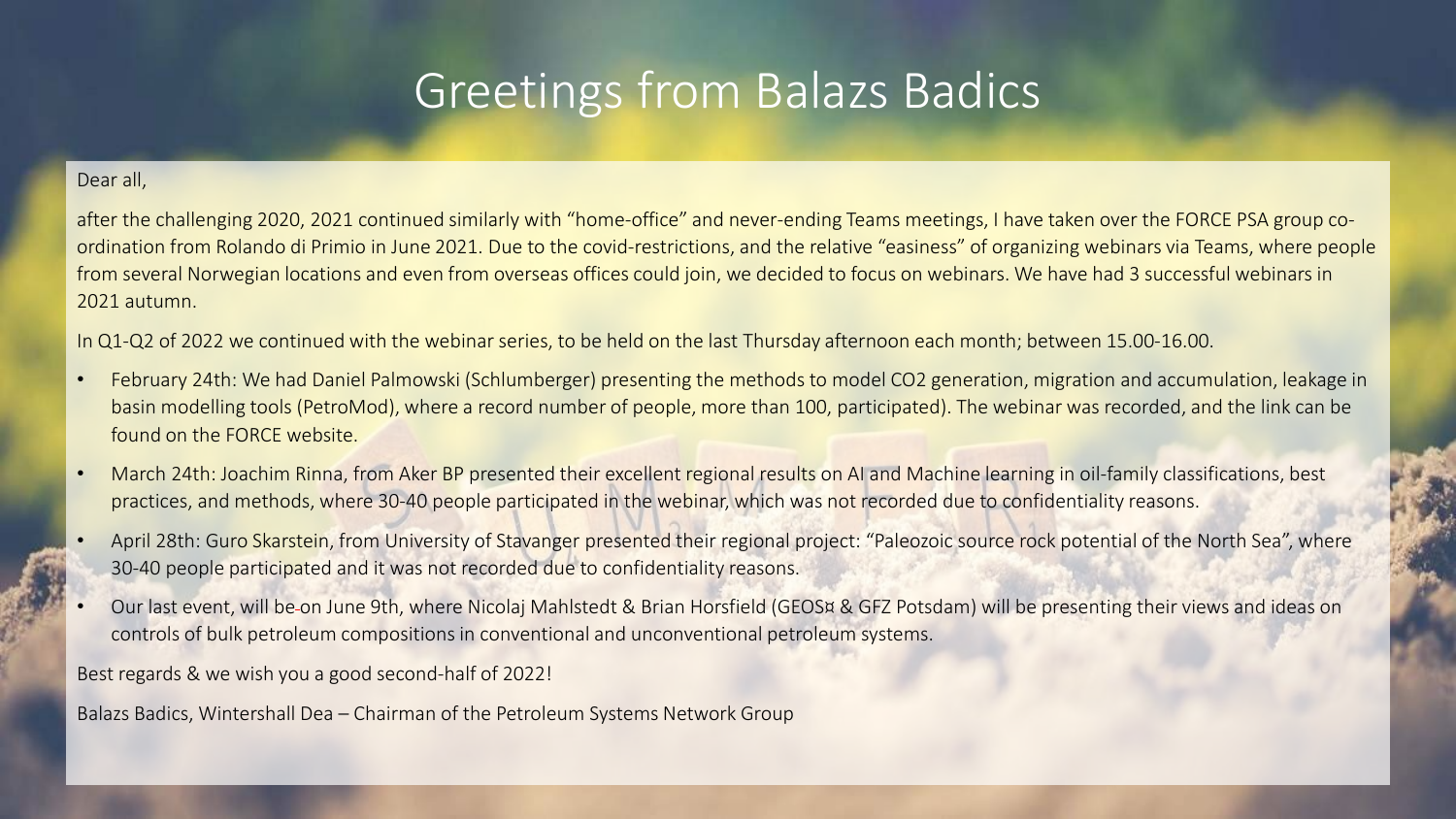# Previous and upcoming events

| 26.-27.01 | Webinar: Underexplored Plays (300 - sold out)                                                                                                    |
|-----------|--------------------------------------------------------------------------------------------------------------------------------------------------|
|           |                                                                                                                                                  |
| 02.02     | Webinar: Hywind Tampen – an industrial part of the solution $(68)$                                                                               |
| 16.02     | Webinar: Dual Drilling (84)                                                                                                                      |
| 24.02.    | Webinar: The role of basin modelling in CCS applications - play to prospect workflows (142)                                                      |
| 10.03.    | Webinar: Vår Energi Retrofit Multilateral Campaign: Existing infrastructure utilization to reduce emissions and costs (51)                       |
| 15.03.    | Webinar: State of the art heat pumps and energy integration (29)                                                                                 |
| 16.03.    | Webinar: The Acorn and VNZ projects: CCS on the UKCS (108)                                                                                       |
| 17.03     | Hybrid: Johan Sverdrup: experience from first 2 years of production (85)                                                                         |
| 24.03     | Webinar: Machine learning based oil family classification above 62° North – method and some observations (53)                                    |
| 27.-28.04 | Seminar: Joining Forces (30)                                                                                                                     |
| 28.04.    | Webinar: The Paleozoic petroleum system in the North Sea (104)                                                                                   |
| 02.-06.05 | Field Trip to the gulf of Corinth $(15 - \text{ sold out})$                                                                                      |
| 05.05.    | Core webinar: The Filicudi discovery (62)                                                                                                        |
| 09.05.    | Webinar: Northern Lights: CO2 Shipping expanding global reach of CCS (41)                                                                        |
| 12.05.    | Webinar: Goliat Retrofit MLT: from target maturation to production performance (53)                                                              |
| 13.05     | Core webinar: The Edvard Grieg cores, the first oil discovery made by Lundin Energy at the Norwegian shelf (63)                                  |
| 16.05.    | Webinar: Storage resource maturation and beyond: The Northern Lights experience (124)                                                            |
| 31.05     | Core webinar: Caves, breccias, sinkholes and the evaporites that are not there anymore - Paleokarst features of the Loppa High, Barents Sea (53) |
| 09.06     | Webinar: Controls of bulk petroleum compositions in conventional and unconventional petroleum systems (31)                                       |
| 14.06     | Field trip: Technology Centre Mongstad (25)                                                                                                      |
|           |                                                                                                                                                  |

Go here to sign up for upcoming events:<https://www.npd.no/en/force/events/>